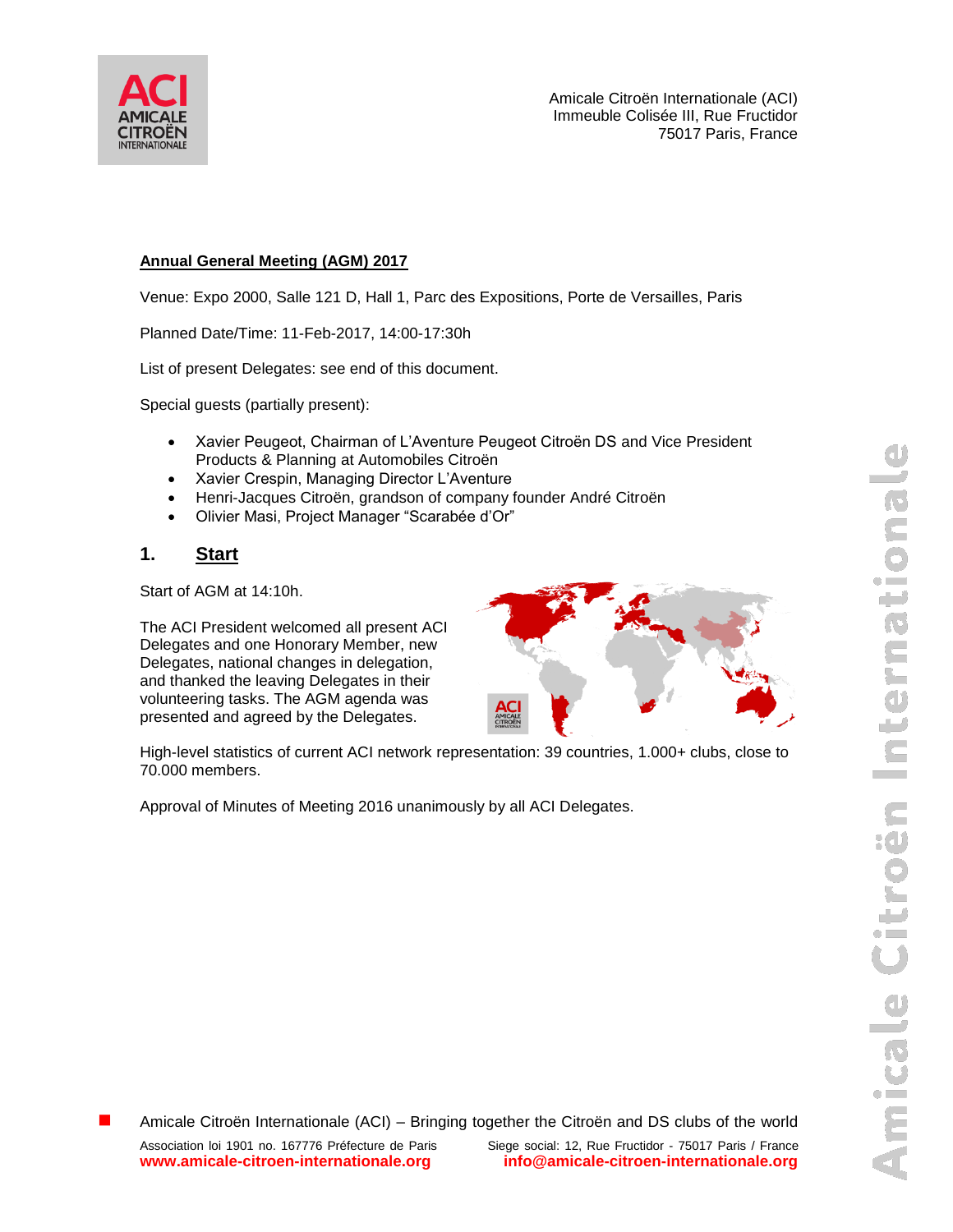

### **2. Special Guests**

#### Welcoming **Xavier Peugeot**:

M. Peugeot explained his role in L'Aventure and Automobiles Citroën, the setup of the new Association and also the PSA Group strategy with the brands *DS Automobiles* and *Automobiles Citroën*. He underlined the importance to preserve the heritage and connecting it to the future and as a support function to the Group strategy. He emphasized that Citroën DS and SM are an integral part of the history of the brand, and will be of course part of the Century celebration in 2019. New models will be ahead, at Citroën key to addressing the attributes *comfort* and *innovation*, and also



the "*Citroën Advanced Comfort*" suspension technology as successor to hydropneumatic technology. Next activities will be to give more visibility to the heritage, Conservatoire and also the upcoming anniversary.

Mr. Peugeot responded to the concerns expressed by Delegate Jens M. Nicolaisen (DK) on history, and additionally pointed to the recently launched website "*Citroën Origins*" which will be one of the key entry points to the heritage. ACI Delegate Bernie Shaw (UK) addressed problems with Conservatoire services which will be looked at by separate communications. The interests of ACI and its members will be listened to and taken care of by L'Aventure, and regular info exchange will happen.

#### Welcoming **Xavier Crespin**:

He presented the ambition to preserve and also protect the heritage of the PSA brands by the creation of L'Aventure as an association. With the initial setup and fostering by the Group, these want to reduce their financial support over time so it is on L'Aventure to develop sales strategies based on the assets they have.

Key services to come are notably

\* spare part services (with support also from partners like Michelin who have high-quality capabilities in 3D production),

\* restoration services (vehicle restoration, already executed today on Peugeot models),

- \* paid assets to content from Conservatoire and other archives
- \* info and event services from L'Aventure (certain sites can be hired for events).

The organization chart was presented, Delphine Goudchaux presented as key contact for clubs. See also M. Crespin's presentation as attachment to this document.

M. Crespin confirmed that he will communicate the next steps in spare part handling, and also process and feedback, as the clubs now are awaiting some action from L'Aventure. ACI Board member and Spare Part coordinator Manfred Buchgeher confirmed continuation of aggregation of Spare Part demands from Delegates within the upcoming period. The ACI will not own or manage spare parts but rather act as interface between clubs and L'Aventure.

Amicale Citroën Internationale (ACI) – Bringing together the Citroën and DS clubs of the world

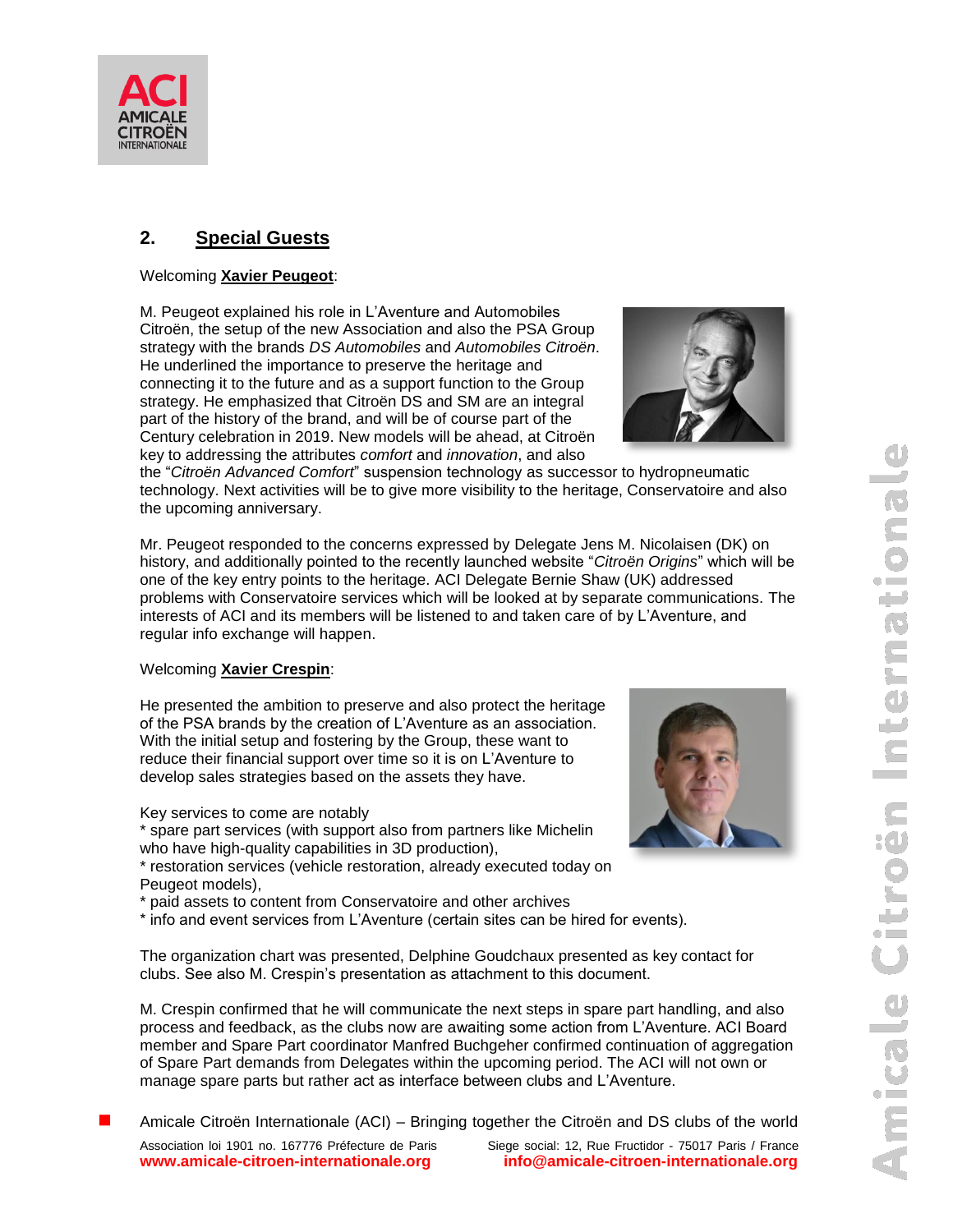

#### Welcoming **Henri-Jacques Citroën**:

He presented his engagement and also his business activities (a.o.: *CMD Gears* company – Citroën double-chevron gear technology is still alive today) and his private determination to foster the establishment of a museum related to the heritage of his grandfather and the company.

The ACI has decided to appoint Mr. Citroën as the first "Ambassador of ACI", a role in



which the association sees a great support in the mission and objectives as defined in the ACI statutes – preserving the history.

M. Citroën gladly accepted the honor. In a ceremony, the appointment was announced and a certificate was handed over by the ACI President to M. Citroën. The Delegates gave a big applause to the nomination. A picture was taken with all ACI Delegates. The award will be communicated on the ACI website.

# **3. ACI President Report.**

St. Joest presented the key focus area – working with the ACI's mission and goals as a basis to support the creation of a future for the clubs and members represented by ACI. Into this context, the creation of awareness and visibility, and also acceptance at external stakeholders is beneficial.

Established clubs are "over-aging" and face the challenge to attract younger generations of members.

New attraction can be a.o. created via addressing new target groups

\* within the manufacturer's interest (i.e. when cars are produced, and also the 10 years after "end of production" (legal obligation to provide parts and services),

\* within the "Youngtimer" period (after manufacturer's support, until vehicle age of 30 years). Younger vehicles and newer cars are our club's future.

As one element, the ambition is to prepare for a 4-lateral partnering agreement (Automobiles Citroën, DS Automobiles, L'Aventure and ACI). A proposal based on numerous national country agreements and based also on an earlier agreement between ACI and AC is currently under preparation.

Creation of awareness also will happen via key events in various countries and continents, e.g. Iran ("Iran Auto Show"), Southern Americas ("Autoclasico"), Europe (Retromobile, IAA, Mondial, Technoclassica, ,…), Asia etc., as well as to key events such as ICCCR, 2CV World Meetings and others.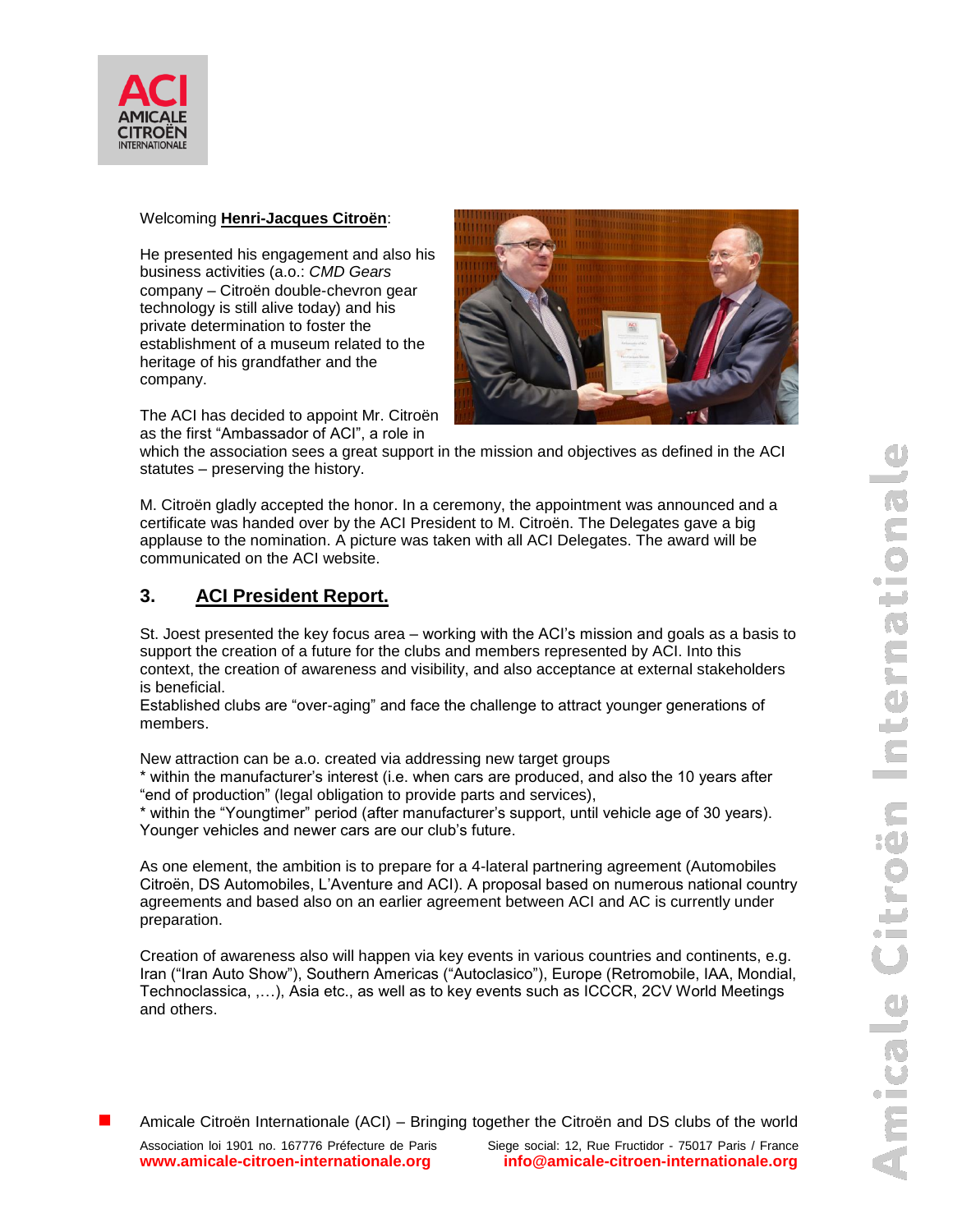

ACI is actively shaping the future: we are member in an accredited task force to create an official definition of the term "Youngtimer" which is accepted e.g. by national legislation, insurance, press & media and other entities. In cooperation with other ANF (FIVA national representations), the ACI actively drives to create the exception for access to environmental zones for cities (example: Paris: no ban for Carte Grise Collection owners, vehicles with historic registrations from other countries etc.). Also, the ACI is sponsoring member of an association (IAK) which has filed the "Automotive" as an intangible cultural heritage (ICH) towards UNESCO.

The ACI is also actively invited and presenting towards political bodies (e.g. "EU – Historic Vehicle Group" [Brussels] and "Parlamentskreis Automobiles Kulturgut" [Berlin]), e.g. to support an exception handling for unusually shaped number plates (curvy shape [DS], split [2CV AZU] etc.). Furthermore, the ACI is consulting FIVA in the area of the preservation of the Digital Heritage (i.e. aging electronic components in "Youngtimer" and vehicles from 1967 onwards).

The ACI has actively intervened in integrating DS & SM into the Citroën heritage ("Citroën Origins") on national and international level. Furthermore, by assigning Delegates to represent the ACI in e.g. United States (Saratoga meeting, Ph. Lasson), we follow an interest of the Delegates expressed at last AGM to be more visible outside European territory.

A new ACI website was launched in autumn 2016, new graphics were defined (also reflecting

the decision that ACI now integrates "Citroën & DS clubs"), a so-called "fluid design" is available, and a new Content Management System license was ordered. The new website focuses on spreading the word and putting the Delegates more into the foreground. More than 100GB of website data were downloaded by more than 200.000 visitors during last year.

In this context the ACI Board kindly ask all Delegates to provide us with EPS / vectorized logos from earlier key events in



their country (e.g. ICCCR, 2CV World Meetings etc.) - especially from many years before. The logos shall be sent by email to the Board.

On communications: 1.700+ emails in 12 months, 200+ hours spent on server setup and maintenance, a new ACI Board internal cloud service is established as a digital archive, and three Board meetings were held in the last period. Furthermore, a C5 Exclusive Tourer with Hydractive suspension – one of the last produced vehicles of that type - is now part of the family!

 $\mathbf{r}$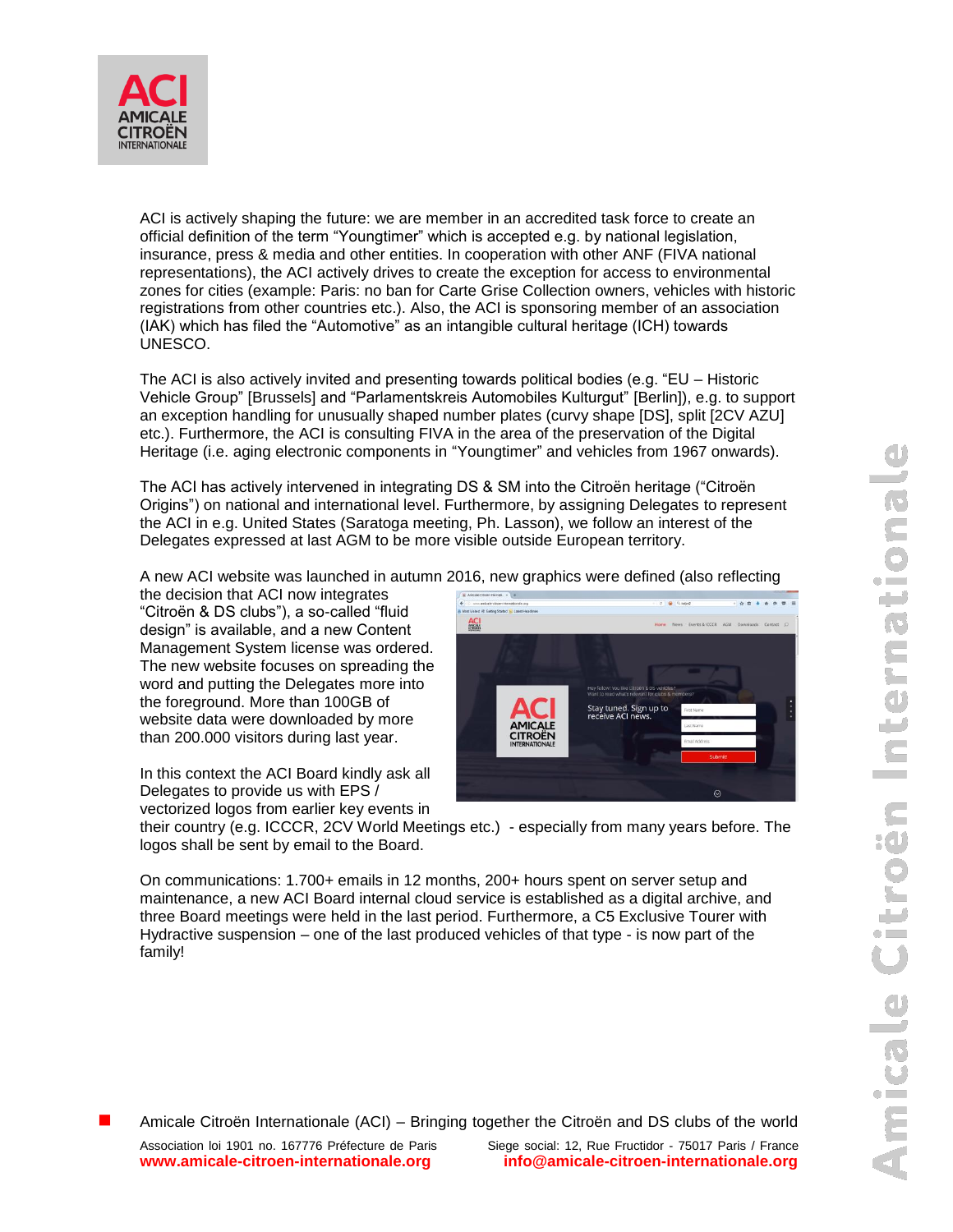

# **4. Spare Parts Report / Treasurer Report**

ACI Board member **Manfred Buchgeher** presented the activities as a Spare Part coordinator in the last period. The formal work started, after contacts with L'Aventure were established. A number of inquiries sent out to the Delegates, yet the responses were very sparse, despite of numerous times a reminder was sent out to the Delegates.

Reports were received from Croatia, Netherlands, Germany, Austria, Argentina, UK, Czech Republic, Poland and Sweden. France did a reporting on their own directly themselves. No reports from a number of countries: is

there no interest? Work ongoing? Other comments? No statement was given from the present Delegates. Again the audience was asked to support the ambitions of the Board.

Statistics - in total we received a request for 430 different parts, in total: almost 30.000 pcs were requested. Most requested parts are for the models: XM (147 different pcs, primarily hydraulic), CX, DS / ID, SM, and also Panhard, GS, C4, 2CV/Ami, Visa, Type H spare parts were requested. Interesting: no intl. request for Traction Avant: is all available? Really?

X Crespin commented about Spare Parts production. He confirm that he will commit to produce 300 parts per year and will confirm his intention to offer high-quality parts. A web-shop for access to parts shall be under preparation.

Next actions are: L'Aventure to communicate next steps / how to proceed with the clubs. ACI will not own / finance / … take responsibility but facilitate the cooperation between L'Aventure & clubs.

The ACI Treasurer Report was presented by **Laurent Moret de Rocheprise**. The ACI Event of The Year 2016 and 2017 were paid according to the guidelines. Expenses towards Accountant,

insurance, event related expenses, board meetings and related travel expenses, MarCom material and bank charges were presented. The report was approved unanimously by all ACI Delegates. For the upcoming period, the foreseen expenses will relate as follows.

\* Visibility at "L'Aventure" (Marcom Package "which works") postponed from 2016 / due to new responsibility at L'Aventure \* A number of on-site meetings with L'Aventure, Citroën etc. to work on selected target areas in a F2F situation

\* EOTY support (site visit etc.) and "Agenda 2019" -> a number of F2F meetings expected.



In total, the Board Actions 2016 were unanimously approved by all Delegates.

Amicale Citroën Internationale (ACI) – Bringing together the Citroën and DS clubs of the world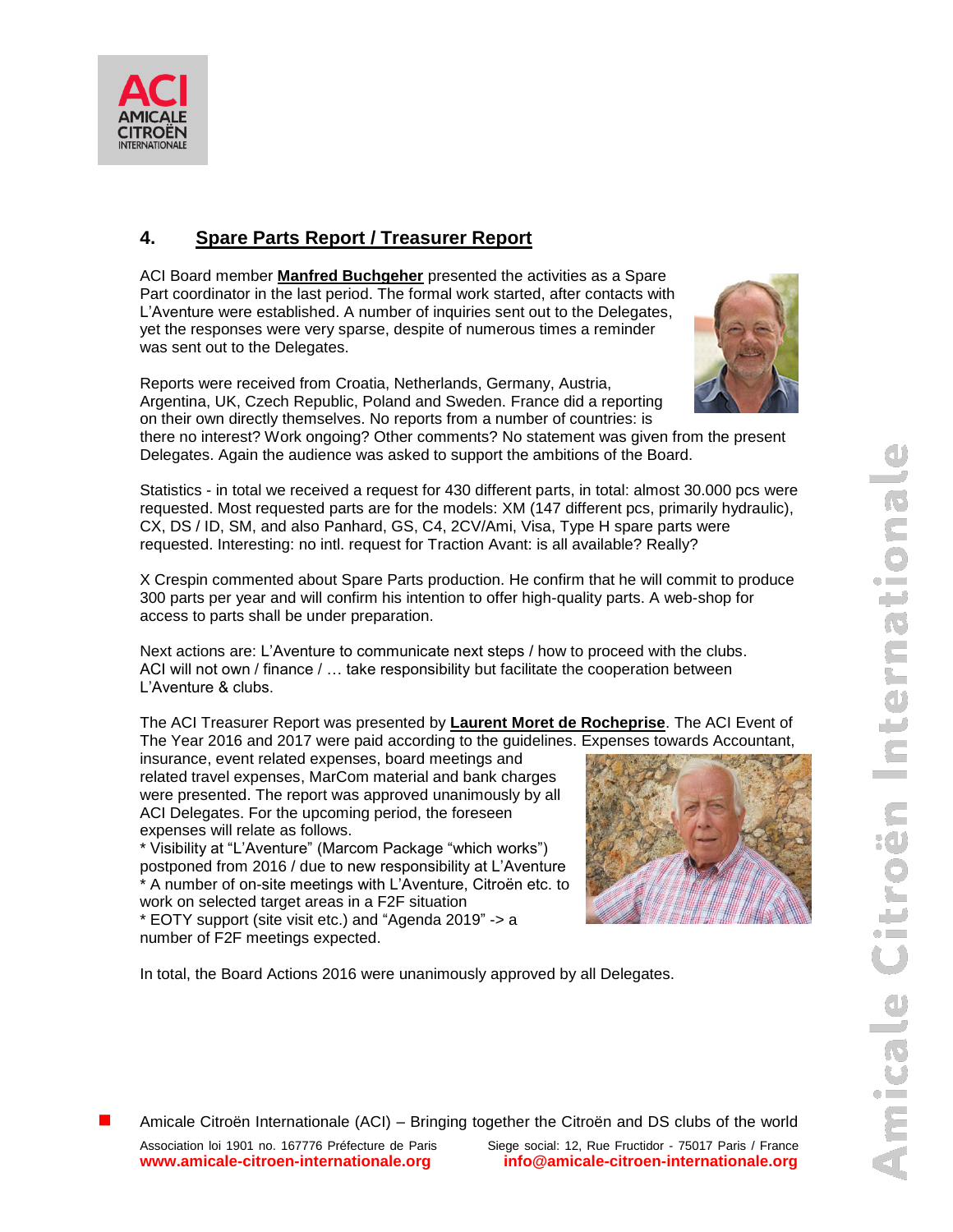



### **5. Delegate Reports**

In absence of ACI Delegate Phillippe Lasson (France), a report from Saratoga (USA) Citroën meeting was presented, followed by the event report from Alejo Bei on the 16th Autoclasica 2016 where the Citroën Club Buenos Aires presented a number of interesting vehicles. 52.000 visitors, 900 historic vehicles on show (motorbikes, cars, trucks, agricultural, boats, military vehicles and aeronautiques) – the "Autoclasica" is nominated by FIVA as one of the 8 most important events worldwide. No other Delegate reports were presented.

All Delegates are kindly requested to submit their 2016 report to the ACI Board by email.

Also, around 5-10 email addresses of Delegates do not work (no recipient available, mailbox full etc.) – we kindly ask all Delegates to check the email address of their alternative contact in the country they represent.

Toward the support for Delegates in getting the travel expenses covered by the national Citroën subsidiary (based on a decision by former CEO Claude Satinet), a number of Delegates reported back that this support had been discontinued.

Xavier Crespin promised to look into this and we look forward to finding a solution for the upcoming AGM. He excused himself and left the room to attend another activity.

As an interim proposal and also to support those Delegates which still made their trip towards the ACI AGM 2017, the ACI Board proposed a one-time sponsoring for those who engaged. The proposal was to support the travel expenses in total by 5.000 Euro, evenly spread to those who qualify (e.g. do not get sponsoring by clubs or subsidiary etc.). The proposal was submitted to decision by the Delegates. The proposal was accepted by 27 out of 30 votes. 3 votes were against the proposal.

The only present Honorary Member (HM), Herman Sluiter (NL), asked whether HM can also benefit from the sponsoring. The proposal again was receiving 27 out of 30 votes, 3 against. Details will be communicated separately.

ACI Delegates David Serrus and Marc Roelandt (both Belgium) explained their voting against the decision with a proposal to rather spend the money on those which have a longer trip to join the AGM, e.g. when coming from Middle East or Southern Americas. The proposal was discussed and agreed by the majority of Delegates. So for the next AGM and in case no other solution can be found, Delegates from "overseas" can apply for support of their trip to the AGM.

Amicale Citroën Internationale (ACI) – Bringing together the Citroën and DS clubs of the world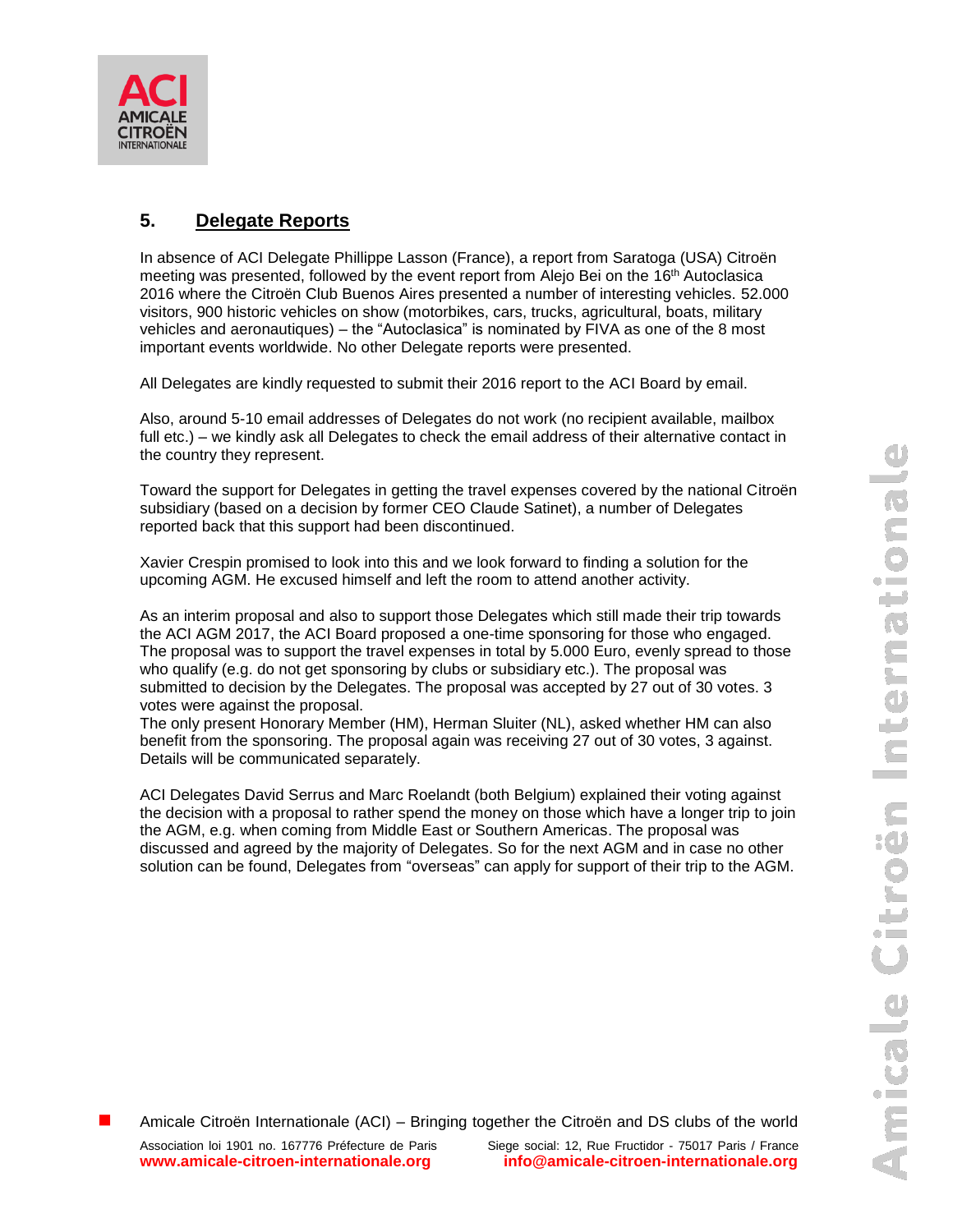

### **6. Event Reports**

#### **ICCCR 2016 Netherlands:**

Hans Bohlmeier and Pieter Vogel (NL) presented the very successful event. Some statistics: 40128 registered visitors attended the 4 days event, 5.877 vehicles were registered, ca. 16800 cars were counted in total. 120 professional traders, 250 volunteers, 150 hired professionals. Participants came from 25 EU / 9 non-EU countries. A total event cost of 2/3 MEUR was managed, yet the team was able to create a small surplus and received a big applause by the Delegates. The Delegates received as



a souvenir a copy of the ICCCR booklet. Key figures will be published on the ACI website.

#### **22nd 2CV World Meeting 2017, Portugal**

Rogerio Soares and the team presented the upcoming gathering. The site is ready and expects the visitors. Pre-registrations are possible until 31-May-2017 and will have a discounted ticket price. A "2CV Passport" will be part of a tour across various places in the country. The program foresees a 2CV museum "Filhos de Mangualde", an elegance and mechanical contest, a raid, demonstrations "Pop Cross" 2CV (off-road), animations on stage, Fado and folklore, a 2CV Parade at the Palácio Nacional de Mafra, spare parts exhibition, children animations and many more activities.

So far, ca. 700 participants are already registered, yet the organizers ask the Delegates to continue promoting the event and by early payments supporting the organizers in their pre-financing of event-related expenses.

**2018** – no event applied for as "ACI Event Of The Year"

**2019** – a) presentation of ACI EOTY candidature from 2CV World Meeting Croatia team

Goran Skrbin and Darko Zornjak, both ACI Delegates from Croatia, presented their upcoming event. The 2CV meeting was already elected by the global 2CV representants in summer 2015. The preparation is full ahead and the organizers are confident to present a rich program which is subject to detailing in the near future. The organizers have submitted an application to be elected by the ACI Delegates as "ACI Event Of The Year (EOTY)".





Amicale Citroën Internationale (ACI) – Bringing together the Citroën and DS clubs of the world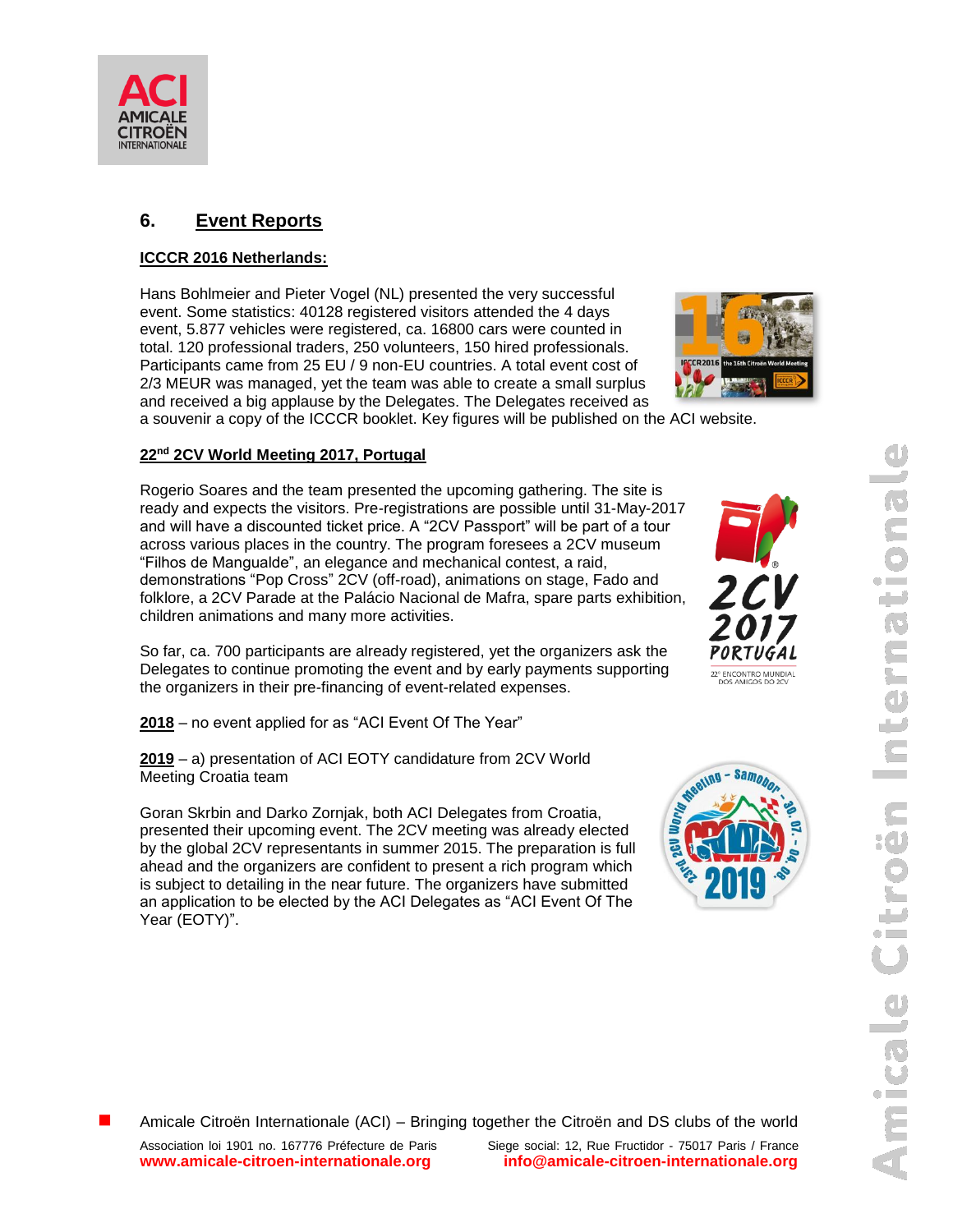

**2019** – b) presentation by Alain Thuret, (Head of *Amicale Citroën & DS France* [ACF]) and Marc-Andre Biehler (ACF Board member)

Marc Biehler, in his newly elected role to support the anniversary enthusiast celebrations within ACF, translated the current status of the preparations presented by Alain Thuret. A few days ago, the first larger gathering of the French Citroën clubs has taken place, to prepare for the formation of the organization of the upcoming "centenaire" (a formal association is not founded yet).

After several site inspections, the final destination was decided to be the Michelin proving ground near Clermont-Ferrand which already hosted the 1995 ICCCR event. The organization has released a movie in autumn 2016 which was presented within the context of the ICCCR NL to the visitors.

With respect to the upcoming decision on the "ACI Event Of The Year (EOTY)" 2019, Alain and Marc once more stated that they see this unique celebration outside of the range of the "traditional" ACI's EOTY elections. Upon explicit inquiry by the ACI President and from several Delegates, they confirmed that thus they do not intend to file any EOTY application for 2019, also not in the next

coming days. They explicitly do not see any "competition" between the two events but rather see a great possibility and continuation so that the enthusiasts can travel from one event to the other. Thus, they also confirm after inquiry that there is no need to postpone any EOTY election towards a later stage.

The Delegates unanimously approve that this French celebration should be given a dedicated status, outside of the traditional EOTY gathering. The ACI will communicate this accordingly.

After this clarification, the ACI Board asks the present ACI Delegates to approve the candidature from Croatia and elect the 2CV World Meeting Croatia as "EOTY 2019". The voting was given unanimously, and Croatia thus elected. The Delegates applaud to the decision.

#### **2020 – ICCCR Torun, Poland**

The team around Czeslaw Nosewicz and Piotr Majewski presents the preparations for the upcoming ICCCR. Based on the experiences from organizing the 2CV World Meeting in 2015, they announce that they will even prepare for a more exciting agenda for this event. The website will be prepared and the first registrations already have taken place.







Amicale Citroën Internationale (ACI) – Bringing together the Citroën and DS clubs of the world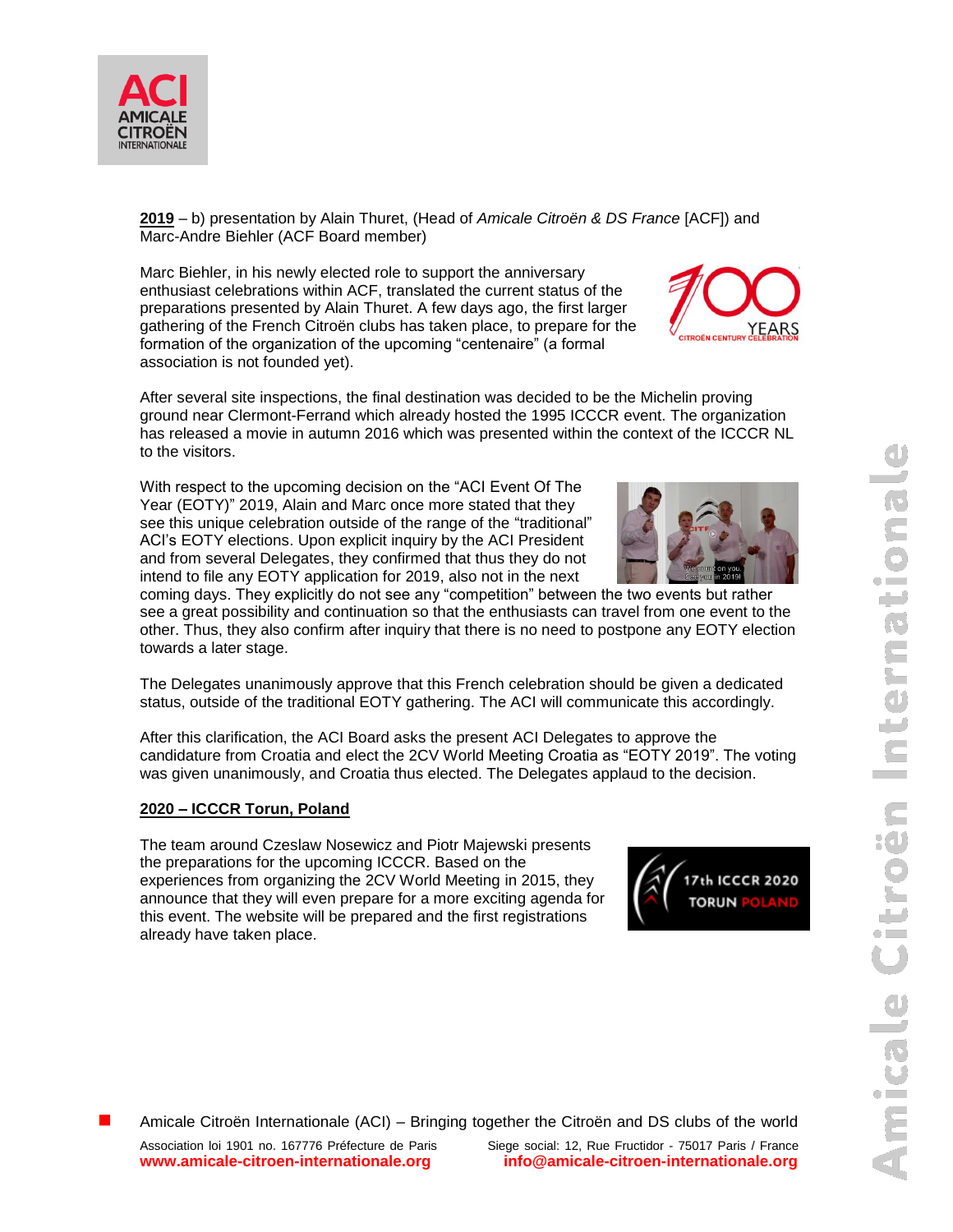

# **7. Election of the new ACI Board**

After a presentation of the 2017 outlook, the Delegates are kindly asked to elect the ACI Board for the upcoming 12 months period. No new candidates have applied to be elected. The Delegates are asked whether an open voting can be performed, or whether a secret voting has to be executed. Jens M. Nicolaisen (DK) requests a secret vote, supported by David Serrus (BE).

The election thus is executed by secret vote, the counting is done by HM Herman Sluiter (NL).

The results: Manfred Buchgeher (Austria) – 93,3% of the votes, Dejan Orovič (Slovenia) – 96,7%, Guido Wilhelm (Italy) – 96,7%, Willem Klein Lankhorst (Netherlands) – 100%, Laurent Moret de Rocheprise (France) – 100%, Stephan Joest (Germany) – 93,3 %.

The elected Board thanks for the expressed confidence and trust into their actions. The Delegates applaud to the voting results.

# **8. Presentation of Project "Scarabée d'Or"**

As a special project presented also at Retromobile 2017, Olivier Masi, Chairman of the ambitious project to replicate one of the Kegresse vehicles from the famous Croisière Noire, presents the story and the exciting project. Goal is not only to reconstruct the vehicle and its technology but also to provide a Virtual Reality model of it so that it can be studied by the public at a later stage. The ACI Board member Laurent Moret de Rocheprise is member of the Steering Committee and will report over time. On the ACI website, we will constantly update about the progress.



# **9. End of AGM**

No further topic is discussed. The ACI AGM is officially ended at 17:37h.

Amicale Citroën Internationale (ACI) – Bringing together the Citroën and DS clubs of the world